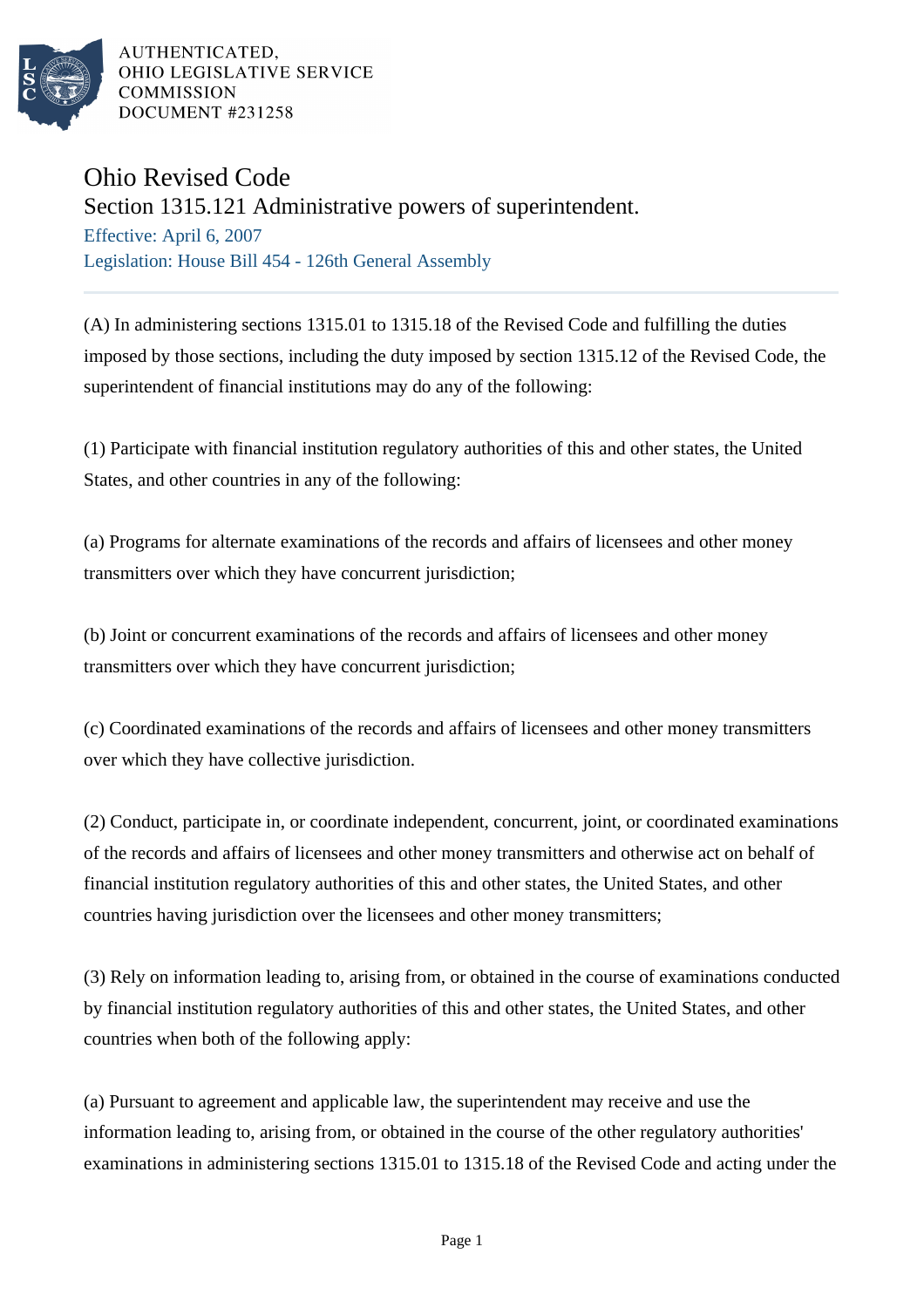

AUTHENTICATED. OHIO LEGISLATIVE SERVICE DOCUMENT #231258

authority of those sections;

(b) In the superintendent's judgment the other regulatory authorities' personnel, practices, and authority warrant the superintendent's reliance.

(4) Authorize financial institution regulatory authorities of this and other states, the United States, and other countries to receive and use information leading to, arising from, or obtained in the course of examinations conducted by the division of financial institutions in the same manner and for the purposes they could use information leading to, arising from, or obtained in the course of their own examinations when both of the following apply:

(a) Pursuant to applicable law, information leading to, arising from, or obtained in the course of examinations the other regulatory authorities conduct is protected from general disclosure and may only be disclosed for purposes similar to those provided in section 1315.122 of the Revised Code, which are principally regulatory in nature, for disclosure of information leading to, arising from, or obtained in the course of examinations conducted by the division;

(b) Pursuant to agreement and applicable law, information leading to, arising from, or obtained in the course of examinations conducted by the division will, in the other regulatory authorities' possession or the possession of any persons to whom the other regulatory authorities disclosed the information as a part of examinations of those persons, be protected from disclosure to the same extent as information leading to, arising from, or obtained in the course of those regulatory authorities' examinations.

(5) Rely on the actions of financial institution regulatory authorities of this and other states, the United States, or other countries, or participate with them jointly, in responding to violations of law, unsafe or unsound practices, breaches of fiduciary duty, or other regulatory concerns affecting licensees and other money transmitters over which they have concurrent jurisdiction when the other regulatory authorities have adequate personnel, practices, and authority to warrant the reliance;

(6) Implement other cooperative arrangements with financial institution regulatory authorities of this and other states, the United States, and other countries consistent with safety and soundness.